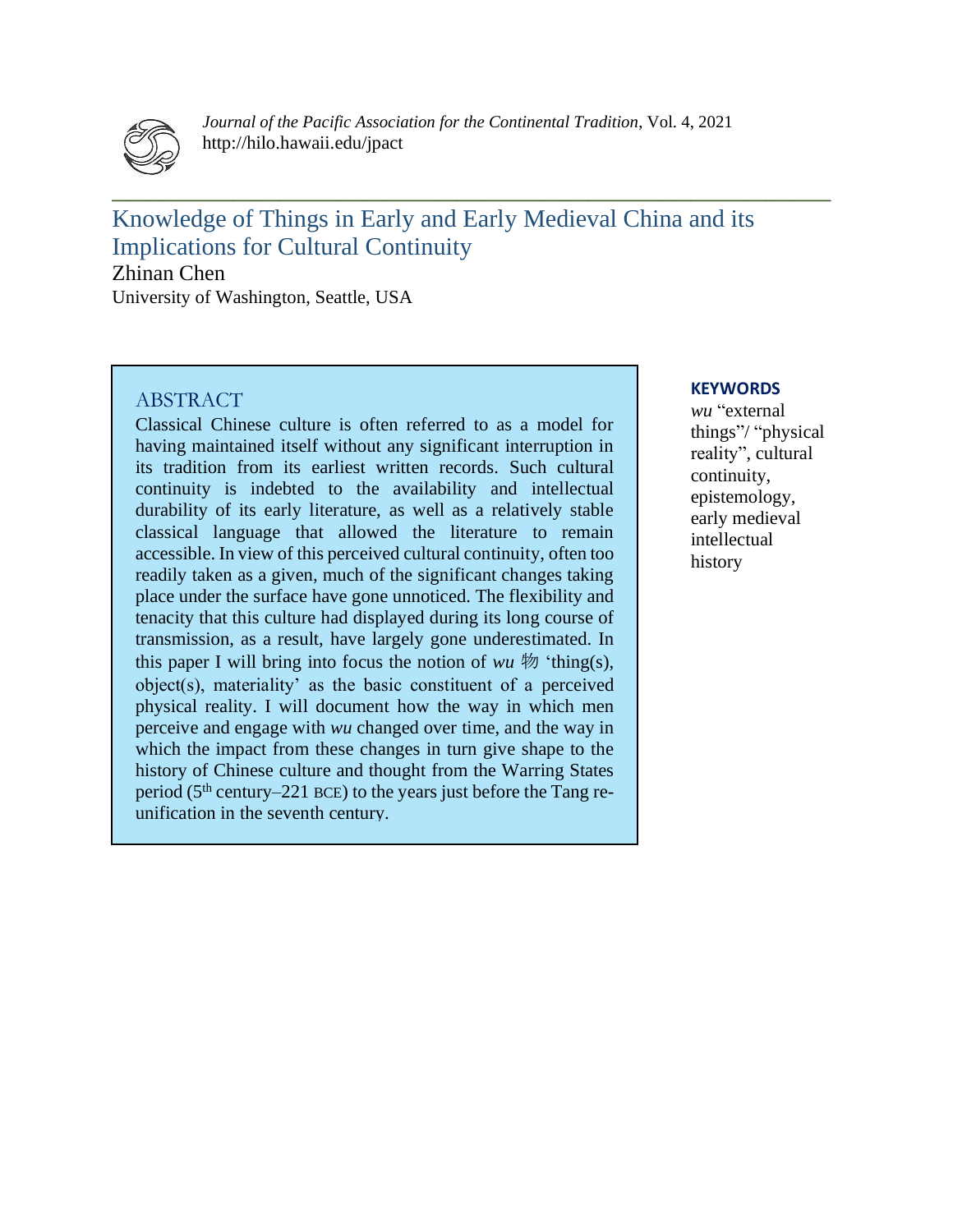#### **1. Introduction**

In the first part of his accomplished undertaking of Chinese intellectual history, titled *Knowledge, Thought, and Belief before the Seventh Century CE* 七世紀前的知識思 想與信仰, Ge Zhaoguang 葛兆光 seeks to present a more dynamic and nuanced form of cultural continuity than has been previously shown by introducing the realm of general knowledge, thought and belief—–a common explanatory background–––to the traditional narrative of intellectual history.<sup>1</sup> Ge's pursuit of "a continuous line of reasoning in intellectual history," by his own reckoning, is in keeping with Crane Brinton's assertion that intellectual history is a "retrospective sociology of knowledge," as well as with Benjamin Schwartz's pronouncement that intellectual history should involve "men's conscious responses to the situations in which they find themselves."<sup>2</sup>

In light of Ge's instructive approach to intellectual history I will bring into focus the notion of *wu*  $\mathcal{W}$  "thing(s), object(s), materiality," the basic constituent of the perceived physical reality, to contextualize the quest of cultural continuity from the preimperial to the early medieval period. The concept of *wu* is important in the history of Chinese thought; the versatility, allinclusiveness, as well as its predisposition towards categorization and correlation have been competently discussed both within and beyond the field of Chinese philological thought.<sup>3</sup> In this paper I will document how the

way in which men perceive and engage with *wu* changed over the time, and how the way in which the impact from these changes in turn give shape to the history of Chinese culture and thought from the Warring States period (5<sup>th</sup> century–221 BCE) to just before the Tang reunification in the seventh century. I will examine two main questions: 1) how the knowledge, thought, and belief of *wu* passed down from ancient China under the auspices of the overall categorizing and correlative explanatory system; and 2) to what extent such a unique explanatory system is responsible for overall continuation of the knowledge, thought, and belief of pre-seventh century China.

#### **2.** *Wu* **from the beginning**

Occurrences of the term *wu* in pre-Han texts show two distinct yet related meanings. On the one hand, *wu* refers to variegated things indiscriminately, as in the terms *wanwu* 萬物 "myriad phenomena," *shuwu* 庶物 "multitude of beings," and *shengwu* 生 物 "living creatures." In other early texts, the reference of the word is further qualified by the dichotomy between the self (*wo* 我 or *shen* 身) and the rest of existence (*wu*).

This perceived dichotomy may be seen as one of the indications of transcendence in human consciousness where humans started to see themselves as individuals, to be set against the outside world. Qiu Xigui 裘錫圭 observes that in the Warring States period "the world external to the self was beginning to be seen as

<sup>1</sup> Ge Zhaoguang 葛兆光, trans. Michael S. Duke and Josephine Chiu-Duke, *An Intellectual History of China: Knowledge, Thought, and Belief before the Seventh Century CE* (Leiden and Boston: Brill, 2014), 8–12.

<sup>2</sup> See Ge Zhaoguang, *An Intellectual History of China,* 19–20; 64.

<sup>3</sup> For a survey of the concept of *wu* in the history of Chinese thought, refer to Zhang Dainian 張岱年, Edmund Ryden, trans. and ed., *Key Concepts in* 

*Chinese Philosophy* (Beijing: Foreign Languages Press, 2002), 65–70. On the *wu*'s correlative predisposition, Cheng Yu-yu, for example, aptly delineates the proscribed correlation between *wu* (external things / physical reality) and lyric expression in Chinese poetic tradition. See Cheng Yu-yu 鄭毓瑜, "Lei yu wu––gudian shiwen de 'wu' beijing" 類與物– –古典詩文的物背景, *Tsing hua Journal of Chinese Studies* 41 (2011), 3–38.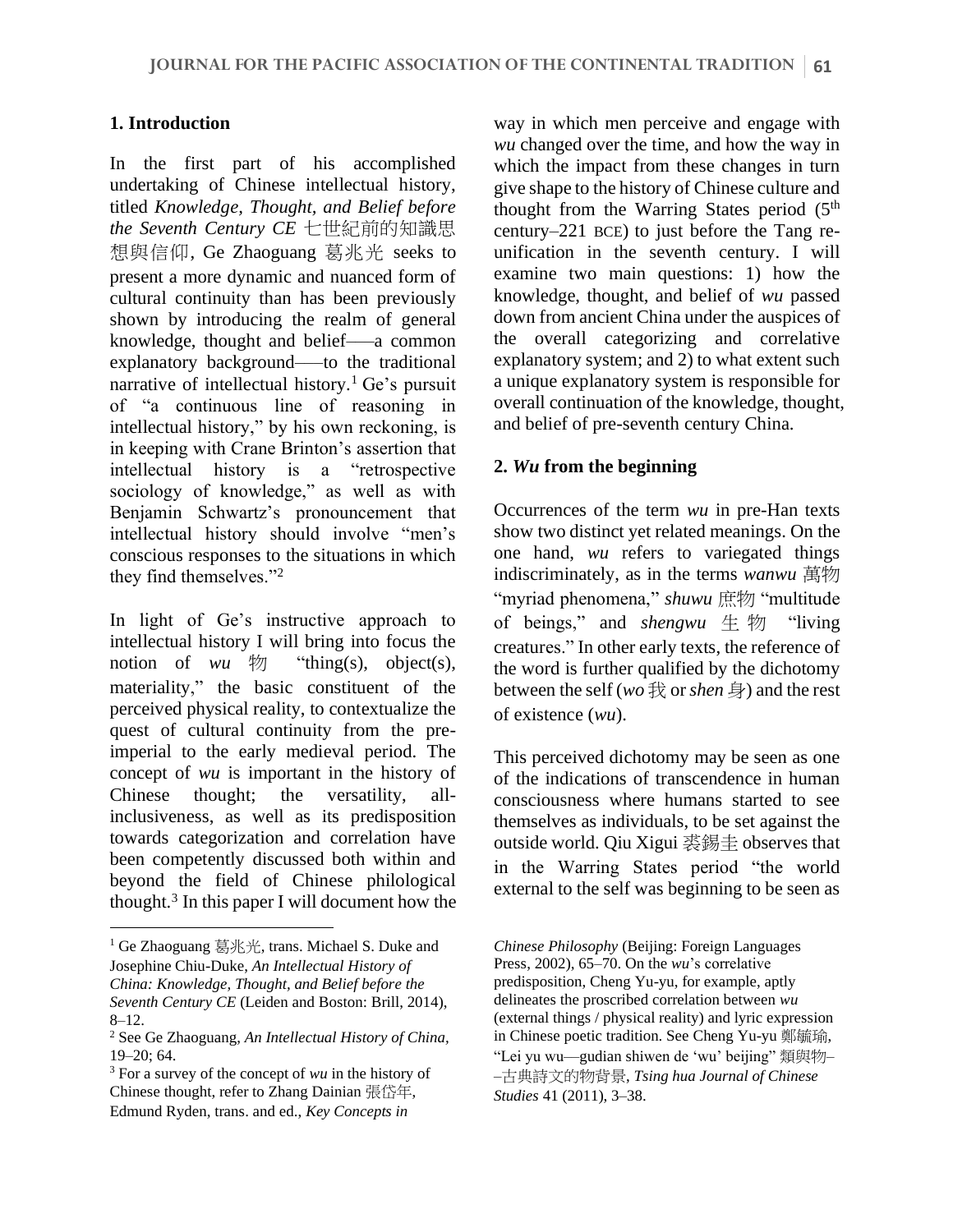the origin and source of knowledge."<sup>4</sup> Qiu's observation is independent of, and yet, not incompatible with Karl Jaspers' (1883–1969) theorizing of the term "transcendence" as a momentous intellectual breakthrough that took place around 500 BCE among the world's major civilizations.<sup>5</sup>

It is to this theoretical breakthrough in "Axial-Age" China that Yü Ying-shih 余英時 traces the fountainhead of Chinese intellectual history. This intellectual breakthrough, he argues, was predicated on a gradual crumbling and eventual collapse of the authority of spiritual experts, variously known as *wu* 巫 "sprit-medium," *bu* 卜 "diviner," *shenshi* 神仕 "minister of deity," zhu 祝 "invoker during sacrificial rites," and *shi* 史 "astrologer," "scribe," or, more generally, "the custodian of miscellaneous written documents." <sup>6</sup> This group of professionals, serving as the medium between the human realm and heaven, monopolized the production and transmission of knowledge in pre-Axial Age China.<sup>7</sup>

The marginalization of the spiritual experts from the center of the intellectual discourse about which Yü Ying-shih has speculated, can perhaps be corroborated in the following *Zuo zhuan* anecdote:

In 541 BCE (Zhaogong 1) the Lord of Jin came down with an inexplicable ailment. The court diviner (*bu*) judged that the ailment had been inflicted on the lord by two malign spirits, whose names were unknown even to the *shi*, the custodian of written documents. Zichan  $\vec{\mathcal{F}}$   $\vec{\mathcal{F}}$  (d. 522) BCE) from the neighboring state came to visit the lord of Jin. When consulted about the matter, Zichan gave a detailed account of these two spirits, something that the court scribe failed to produce. He then questioned the expertise of the court diviner in asserting that the lord's ailment stemmed from 1) the lord's excessive indulgence in sensual pleasure being at odds with the course of nature; and 2) the lord's inner chamber containing women from the same clan as the lord, a violation of the sanctified cultural customs.<sup>8</sup>

The one significant novelty of Zichan's "diagnosis" is his introduction of rules of conduct and morality into a causal correlation between phenomena of the natural and human realms. This not only marks a departure from the expertise of the spiritual experts but also

<sup>4</sup> Qiu Xigui 裘錫圭, "Shuo 'gewu'—yi xian Qin renshilun de fazhanguocheng wei beijing" 説"格物"— 以先秦認識論的發展過程為背景 in *Wenshi conggao* 文史叢稿 (Shanghai: Shanghai yuandong chubanshe, 1996), 13.

<sup>5</sup> Karl Jaspers' "Axial Age" theory is a framework for thinking comparatively about intellectual processes that occurred almost simultaneously and independently of one another throughout the world's major civilizations. He dated the "axis of history" to approximately 500 BCE and the axial age to the period 800–200 BCE. See Karl Jaspers, Michael Bullock, trans., *Origin and Goal of History* (1953; rpt. London: Routledge, 2011), 4. See also Ingolf U. Dalferth, "The Idea of Transcendence," *The Axial Age and Its Consequences*, eds. Robert N. Bellah and Hans Joas (Cambridge and London: The Belknap Press of Harvard University Press, 2012), 146–88.

<sup>6</sup> Yü Ying-shih 余英時, *Tian ren zhiji*—*Zhongguo gudai sixiang qiyuan shitan* 天人之際—中國古代思 想起源試探 (Taipei: Lianjing chuban youjian gongsi, 2014), 32–36.

<sup>7</sup> Ibid.

<sup>8</sup> See *Chunqiu Zuo zhuan zhengyi* 春秋左傳正義*, Shisanjing zhushu,* 41.322. Stephen Durrant, Wai-yee Li, David Schaberg, trans., *Zuo Tradition / Zuozhuan: Commentary on the "Spring and Autumn Annals"*  (Seattle and London: University of Washington, 2016), 1324–27. In the *Kongzi jiayu* 孔子家語, Confucius is seen echoing the lord of Jin's evaluation, saying that "Zichan served as a gracious lord for his people, and adopted a pan-physical intellectual outlook when it comes to learning" 夫子產於民為惠主, 於學為博物. See *Kongzi jiayu* 孔子家語, *Sibu congkan,* 3.20a–b.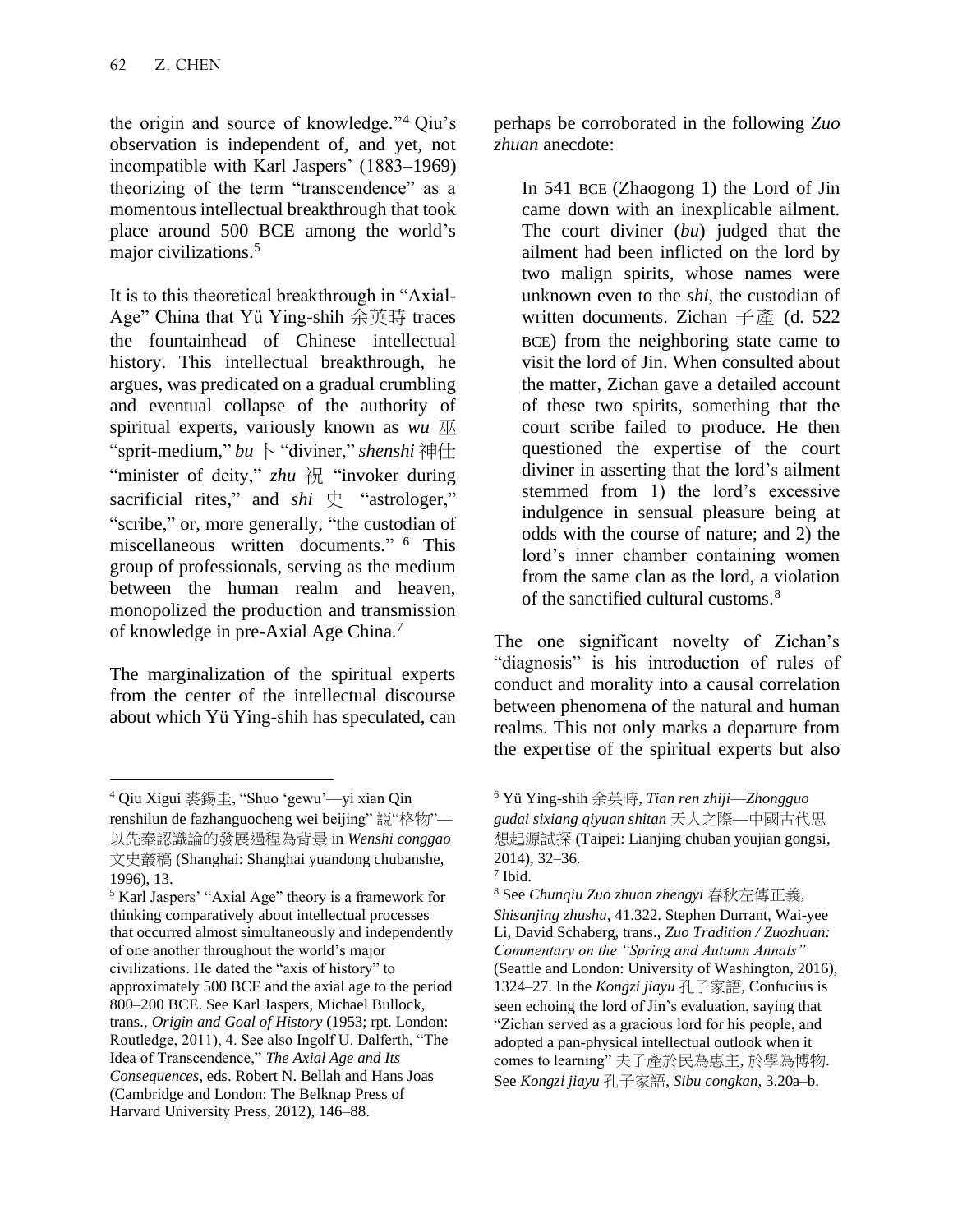deems the knowledge in their hands simply irrelevant.

Zichan's holistic approach and comprehensive command of knowledge earned him the epitaph "the gentleman of *bowu*" 博物君子. 9 This is the *locus classicus* of the term *bowu*, which I propose to render as "to become aware of the encompassing reality." <sup>10</sup> It takes a rationally minded gentleman (*junzi* 君子) to view the world external to the self as the source of knowledge and to take it upon himself to seek "the encompassing reality" that existed beyond time and space.  $11$  The ultimate encompassing reality betokens the Way (*dao*  道 ), the collectively acknowledged overarching existence that various schools of thought of the time had vigorously sought after.

He who embodies the ultimate encompassing reality is thus the embodiment of the Way (*ti Dao zhe* 體道者 ). On such a person the *Huainanzi* writes: "When things bring themselves to him, he knows their proper names; when affairs come about, he knows how to react accordingly" 物來而名, 事來而

應.<sup>12</sup> To be sure, knowing the proper names of things and the proper ways to respond refers not to one's acquisition of specific knowledge itself but to one's unimpeded intellect and imposing command of knowledge.

An unimpeded intellect and imposing command of knowledge of one who embodies the Way is elaborated on in the third century BCE text *Xunzi* as follows:

He sits in his chamber yet sees all within the four seas. He dwells in today yet judges what is long ago and far away in time. He comprehensively observes the myriad things and knows their true dispositions. He inspects and examines order and disorder and discerns their measures. He sets straight Heaven and Earth, and arranges and makes useful the myriad things. He institutes great order, and the whole world is encompassed therein. <sup>13</sup>

坐於室而見四海, 處於今而論久遠. 疏觀 萬物而知其情, 參稽治亂而通其度, 經緯 天地而材官萬物, 制割大理而宇宙裏矣.

<sup>9</sup> See *Chunqiu Zuo zhuan zhengyi,* 41.322.

<sup>10</sup> Sima Qian adopted this phrase to sing the praises of Zichan's contemporary and fellow statesman, Jizi 季子 of Wu. He writes: "For the humane heart of Jizi of Yanling, the aspiration to propriety is inexhaustible, in seeing a minute detail the pure and the impure can be known. Alas, what a gentleman of broad learning and *bowu* he was." 延陵季子之仁心, 慕義無窮, 見微而知 清濁. 嗚呼, 又何其閎覽博物君子也. See *Shi ji*, 31.1475. By tradition Confucius himself is often seen identifying otherwise unheard-of objects or phenomena and making informative observations about the encounter. In the *Kongcongzi* 孔叢子 (The Kong family masters' anthology) Confucius is spoken of as a sage for "his general knowledge being inexhaustible" (*bowu buqiong* 博物不窮). See *Kongcongzi* 孔叢子, *Sibu congkan*, 1.1a. Yoav Ariel, trans. *The K'ung Family Masters' Anthology* (Princeton: Princeton University Press, 1989), 75. Similar anecdotes of some of the highest profile statesmen of the time, such as the Duke of Zhou, Guan Zhong, and Yanzi are also recorded in pre-Han and Han texts.

<sup>&</sup>lt;sup>11</sup> This sense is embedded in the cultural memory among intellectuals even well after the Axial Period. Cui Shi 崔寔 (d. 170), for example, opens his monograph on government administration titled *Zheng lun* 政論 with the following statement: "Rulers since the time of Emperor Yao and Emperor Shun, to the age of Tang [of Shang] and Wu [of Zhou], all availed themselves of aides with enlightened perception and ministers of *bowu*" 自堯舜之帝, 湯武之王, 皆賴明哲 之佐, 博物之臣. See *Han shu*, 52.1725. Also see the reconstructed *Zheng lun* in Yan Kejun 嚴可均, ed. and comp., *Quan shanggu Sandai Qin Han Sanguo Liuchao wen* 全上古三代秦漢三國六朝文 (Beijing: Zhonghua shuju, 1958), 46.1a–13a. <sup>12</sup> See He Ning 何寧, ed. and comm., *Huainanzi jishi*  淮南子集釋 (Beijing: Zhonghua shuju, 1998), 10.705. <sup>13</sup> See Wang Xianqian 王先謙, ed. and comm., *Xunzi jijie* 荀子集解 (Beijing: Zhonghua shuju, 1988), 15.397. Eric L. Hutton, *Xunzi the Complete Text* (Princeton and Oxford: Princeton University Press), 229.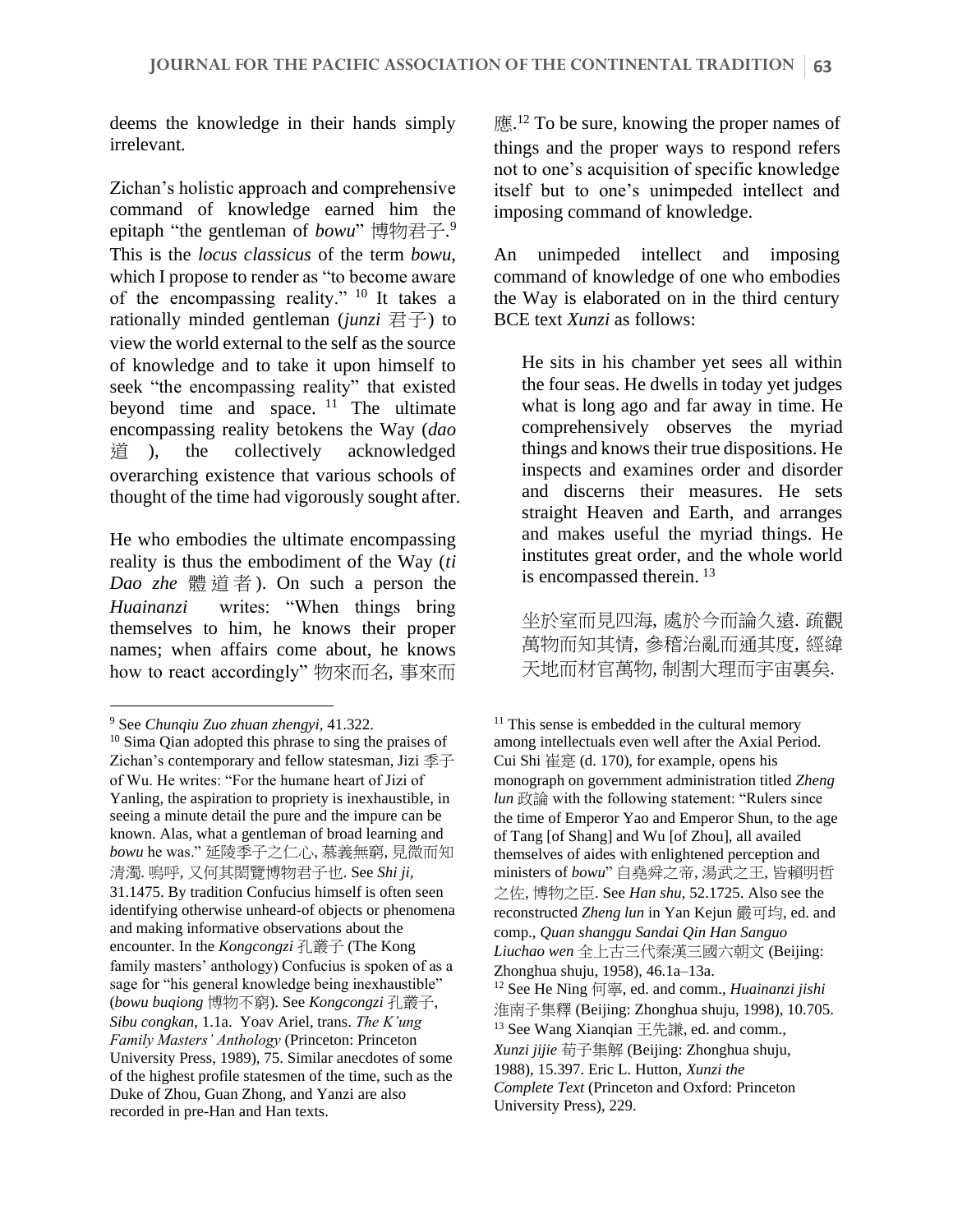The description of the one who embodies the Way in the *Xunzi* would seem completely familiar to anyone who is aware of Jaspers' depiction of enlightened individuals "capable of contrasting himself inwardly with the entire universe,"<sup>14</sup> who emerged around 500 BCE all over the world to set out on a quest for "the infinitude of the Comprehensive."<sup>15</sup>



Among other early Chinese texts that share the same quest for "the infinitude of the Comprehensive" or the "Way," the "Daxue"  $\pm$ 學 (The highest order of cultivation) chapter of

the *Li* ji 禮記 (Record of Rites) set out to "come near to the Way" 近道 *jindao* in an orderly manner.<sup>16</sup> The opening passage makes explicit that the path that leads to the ultimate Way all comes down to one thing—the practice of *gewu* 格物. <sup>17</sup> Such a vocal concept, however, is not further elaborated in the rest of the text; nor is it attested elsewhere among pre-Han and Han texts. The consensus seems to be that the semantic property of the less familiar term *ge* is well situated within the scope ranging from "looking into" (*cha* 察 ), "arriving at"  $(zhi \nsubseteq)$ , to "coming in contact" with" (*ji* 際).<sup>18</sup> What is noticeable is that the action asserted upon the exterior world, known as *gewu*, is conceived in the text as the point of

departure and the frame of reference for putting oneself, one's household, and the entire society in prefect order, and ultimately brings one closer to the Way.

#### **3.** *Wu* **under the auspices of the empire**

Both the quest of comprehending the Way (*bowu*) or drawing oneself closer to it (*gewu*) were the intellectual antecedents of a new pursuit for "all-encompassing-ness," defined and driven by the new concept of a unified empire. To establish the textual representation of the entire reality (i.e., *wu*) within the radius of empire, or a clearly demarcated portion thereof, was an effort not only to facilitate an Imperial administrative apparatus but also to bear out the cultural rationale behind the empire. As Mark Edward Lewis aptly observes, "completeness or totality" in the early imperial period was deemed "the highest form of textual authority."<sup>19</sup>

One of the early attempts to have a commanding and comprehensive grasp of the totality of reality is the "Shu" 書 (Monographs) section of Sima Qian's 司馬遷 (145–ca. 86 BCE) *Shi ji* 史記 (Records of the Historian). This section primarily concerns itself with impersonal matters and thus sets itself apart from imperial annals, tables, and biographies in the *Shi ji*. Each of the eight "Shu" chapters surveys a general topic that is fundamental to

<sup>14</sup> Jaspers, *The Origin and Goal of History,* 4. <sup>15</sup> Ibid., 259.

<sup>16</sup> See *Li ji zhengyi* 禮記正義, *Shisanjing zhushu,*  60.445.

<sup>&</sup>lt;sup>17</sup> The term became a topic of dispute in Neo-Confucianism in late medieval period. The proper understanding of the phrase pertains to a range of epistemological issues, from the origin and nature of knowledge, to how knowledge can be acquired. For a summary of this focus of controversy, see Zhang, *Key Concepts in Chinese Philosophy,* 2002, 451–60. For the implied ontological issues, refer to Andrew Plaks' entry on "Gewu zhizhi" in *Routledgecurzon* 

*Encyclopedia of Confucianism* (London and New York: Routledge, 2003), 226–27. See also A. C. Graham, *The Disputers of the Tao: Philosophical Argument in Ancient China* (La Salle: Open Court Publishing Company, 1989), 134.

<sup>18</sup> See D. C. Lau, *"A note on 'ke wu'* 格物," *BSOAS* 30 (1967): 353–57; Plaks, "Gewu zhizhi," 227; Liu Shipei 劉師培, *Zuo'an ji* 左盦集 (Shanghai: Jiangsu guji chubanshe, 1997), 1211–12. See also Qiu Xigui 裘錫 圭, "Shuo 'gewu'" 説"格物", 3–15.

<sup>19</sup> Mark Edward Lewis, *Writing and Authority in Early China* (Albany: State University of New York Press, 1999), 287.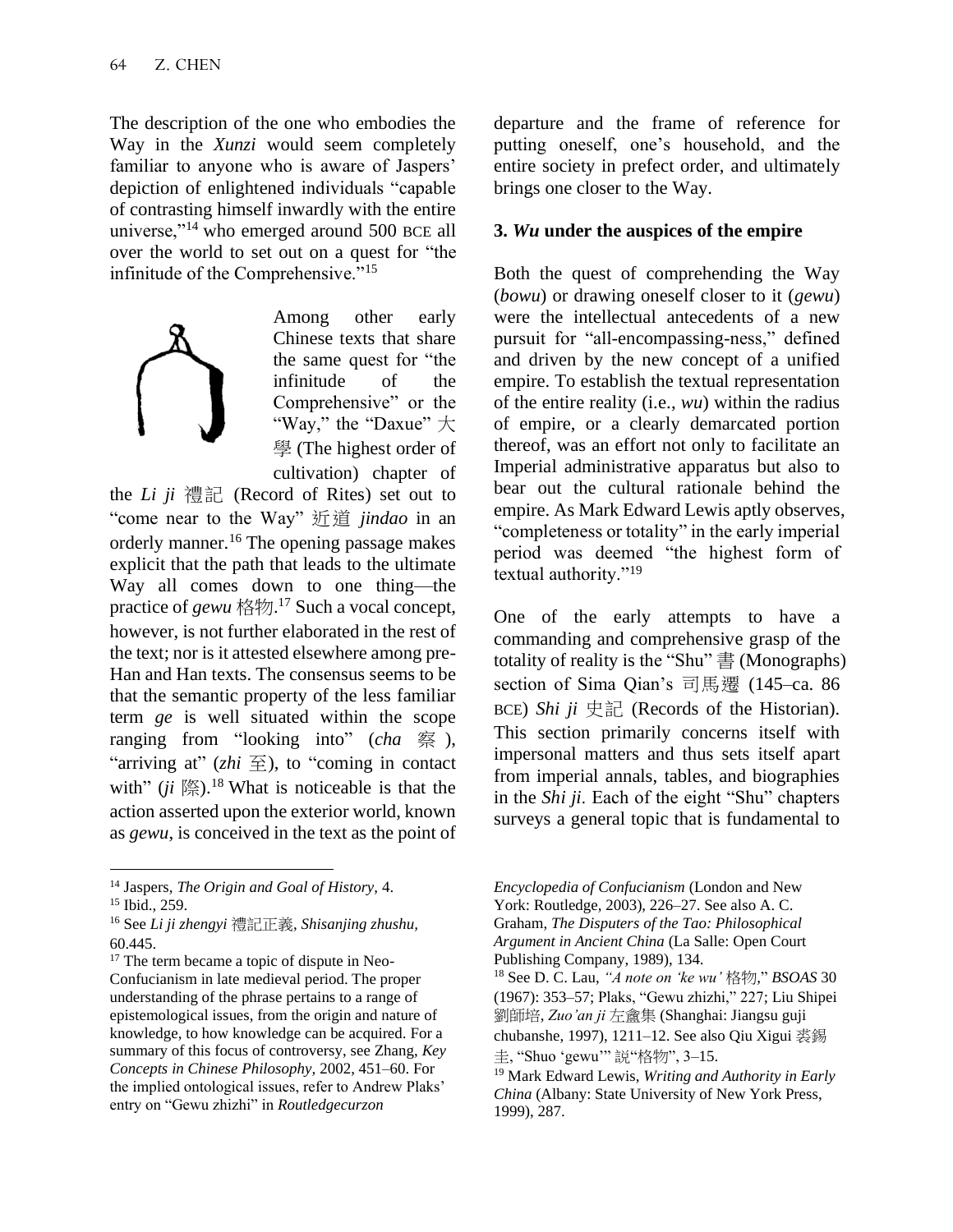one's grasping of the structure and operation of the world.

Following the framework of the "Shu," the knowledge of the exterior world was reconfigured by Ban Gu  $\frac{1}{2}$   $\frac{1}{2}$  (32–92 CE) under the title "Zhi" 志 (Treatises) in the *Han shu* 漢書 (History of the Han) more than a century later. <sup>20</sup> Ban Gu's compilation of the "Zhi" of the *Han shu* was a product of Western Han state-sponsored scholarship, seen most prominently in the work of Liu Xiang 劉向 (77–8 BCE). It was Liu Xiang who situated the sphere of knowledge firmly in the textual realm.

In 26 BCE, Liu Xiang took on the formidable task of editing some tens of thousands of manuscripts held in the imperial library.<sup>21</sup> Liu Xiang, with the assistance of his son Liu Xin 劉歆 (d. 23 CE) and a number of other scholars, established critical recensions of the texts with stable physical shape and necessary bibliographical information (author, title, table

of contents).<sup>22</sup> In the course of sorting out texts in the imperial library, Liu Xiang noticed numerous cases of correspondence between impersonal phenomena and their respective worldly implications scattered among various texts. According to Ban Gu,

He [Liu Xiang] collected records of auspicious tokens, portentous events, calamities and strange phenomena dating from remote antiquity through the periods of the Spring and Autumn and Six States until Qin and Han times. He traced and followed the sources and course of the events, linked them with their calamitous or favorable outcomes, outlined their prognosticative verifications, and classified them under different categories, each category identified by a separated heading. <sup>23</sup>

集合上古以來歷春秋六國至秦漢符瑞 災異之記, 推跡行事, 連傳禍福, 著其占 驗, 比類相從, 各有條目.

 $20$  Ban Gu changed its name from "Shu" (a generic term for texts) to "Zhi" (specifically documents or records). Ban Gu combined treatises of "Lü" 律 (musical scale) and "Li" 歷 (calendar), "Li" 禮 (rites) and "Yue" 樂 (music) and created four new treatises. Ban Gu's "Zhi" established itself as an important genre in historiography and served as the prototype of systematized and institutionalized knowledge throughout the early imperial and early medieval periods. Towards the end of the Later Han, Cai Yong (133–192), in collaboration with other scholars, worked on the compiling the history of the Later Han that is commonly known as *Dongguan Han ji* 東觀漢 記. In 179–180, Cai, in exile, submitted a petition and copy of ten treatises for the compilation of history that he had been working on. Two versions of this letter have been preserved. See *Hou Han shu* 後漢書 (Beijing: Zhonghua shuju, 1965), 60B.2004 comm.; *Hou Han shu*, "Zhi" 3.3082–84 comm. Sima Biao 司 馬彪 (240–ca. 306; alt. 241?–305? alt. ca. 247–306) sequel to the history of the Later Han, titled *Xu Han shu* 續漢書 also included ten treatises, which were later incorporated in Fan Ye's 范曄 (398–446) *Hou* 

*Han shu*. For a detailed study the treatises of the Later Han, see B. J. Mansvelt Beck, *The Treatises of Later Han: Their Author, Sources, Contents and Place in Chinese Historiography* (Leiden: E. J. Brill, 1990), 8– 12, 41–46, 97–103.

<sup>21</sup> "Yiwen zhi" of the *Han shu* lists more than 13,000 *juan* of books. See *Han shu* 漢書 (Beijing: Zhonghua shuju, 1962), 30.1781.

<sup>22</sup> Liu Xiang and his team also created a bibliographic account (*lu* 錄) of each book to document the textual collation notes (*jiaochou* 校讎), textual criticism (*jiaokan* 校勘), and scholarly critiques. See Sun Deqian 孫德謙, *Liu Xiang jiaochou xue zuanwei* 劉向 校讎學纂微 (Hong Kong: Wencui ge, 1972). Liu Xiang and his son prepared a summary of the information about various texts that they had collected and examined, under the title of *Qi lüe* 七略 (Seven summaries)*.* It was this report submitted to the throne in 5 BCE, three years after Liu Xiang died, that Ban Gu subsequently incorporated as the "Bibliographical Treatise" of the *Han shu.* See *Han shu*, 30.1701–02. <sup>23</sup> *Han shu*, 36.1950.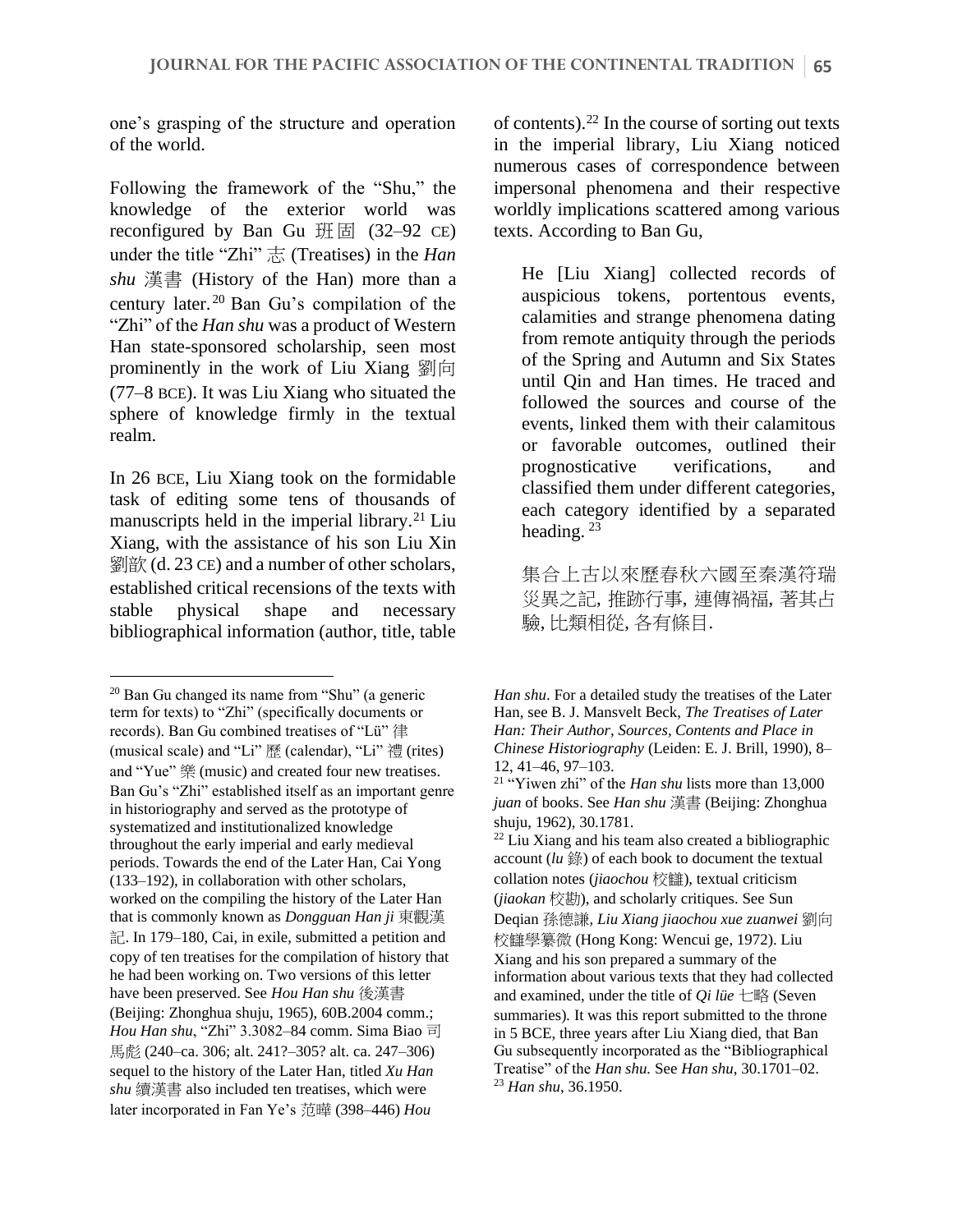The records that he compiled were then incorporated into the "Wu xing"  $\pm \hat{\tau}$  (Five potencies) monograph of the *Han shu*. <sup>24</sup> It was on the basis of Liu Xiang's extensive work in the imperial library that Ban Gu fleshed out the three other *Han shu* treatises each as a clearly defined portion of the impersonal world.<sup>25</sup>

Liu Xiang's work has also proven instructive in showing how textual knowledge can be extracted out of context, rendered into discrete pieces, only to be reassembled for a new compositional purpose. The practice of harvesting materials from a plethora of texts of varied origins with a view to certain criteria of relevance and arranging them in accordance with a specific editorial scheme had become an established compilation method in the course of Liu Xiang's work in the imperial library.

The instructive value and enduring legacy of Liu Xiang and his predecessors' scholarly undertaking could be juxtaposed with the work of distinguished Alexandrian scholars in the Library of Alexandria on the other side of the globe. Like their counterparts in the Han imperial library, Alexandrian scholars poured

themselves into sorting out hundreds of thousands of manuscripts that were housed on the imperial library around the third and second century BCE.<sup>26</sup> As part of their initial work, the scholars devoted much of their energy to studying the ancient texts themselves and produced numerous commentaries and exegetical essays. <sup>27</sup> Others devoted themselves to mining through the texts and excerpting bits of knowledge with a view to various mythographic and paradoxographic criteria.<sup>28</sup>

The fact that knowledge is mined from transmitted texts, as well as the way in which the mined knowledge is being maneuvered speaks to the materiality (*wu*) of knowledge, in that knowledge can be possessed, sorted out, itemized and reconfigured for alternative uses. The legacy of Liu Xiang's exploitation of knowledge as textual artifact was attested to by the proliferation of treatises of specialized knowledge, categorized compendia, encyclopedic collections, eclectic digests, as

<sup>24</sup> *Han shu*, 21A.979. *Han shu* 36. 1950. The work is titled *Hong fan wu xing zhuan lun* 洪範五行傳, alternatively listed as *Wu xing zhuanji* 五行傳記; see *Han shu* 30.1705.

<sup>&</sup>lt;sup>25</sup> Ban Gu explicitly acknowledges four treatises that were based on Liu Xiang's and Liu Xin's work: Treatises on "Wuxing" (Five agents), "Lüli" (Musical pitches and calendar), "Dili" (Geography), and "Yiwen" (Bibliography). The "Lü li zhi" incorporated Liu Xin's *San tong li* 三統歷 (Triple concordance system), which was in turn, based on Liu Xiang's *Wu ji lun* 五紀論 (Disquisition on the five sequences of time), which is now lost. See *Han shu*, 21A. 979. Also see Michael Loewe, *A Biographical Dictionary of the Qin, Former Han and Xin Periods (221 BC - AD 24)*  (Brill: Brill 2000), 374; Christopher Cullen, *Heavenly Numbers: Astronomy & Authority in Early Imperial China* (Oxford: Oxford University Press, 2017), 111– 12. Liu Xiang's account of the territorial aspect or division of the empire was used as the basis for part of the "Dili zhi." See *Han shu,* 28B.1640. Also see

Loewe, *A Biographical Dictionary,* 374. The "Bibliographical Treatise" was an abridgement of the *Qi lüe* 七略, a detailed catalogue of the imperial library prepared by Liu Xin based on the work of his father Liu Xiang. See *Han shu*, 30.1701. <sup>26</sup> Marcus Walsh, "Theories of Text, Editorial Theory, and Textual Criticism," *The Oxford Companion to the Book,* eds. Michael F. Suarez and H. R. Woudhuysen, E-book, Oxford University Press, 2010.  $27$  This in turn became the early foundation of Western philology and textual scholarship. See Marcus Walsh, "Theories of Text, Editorial Theory, and Textual Criticism." Carolyn Higbie, "Hellenistic Mythographers," *The Cambridge Companion to Greek Mythology*, ed. Roger D Woodard (Cambridge: Cambridge University Press, 2008), 238. <sup>28</sup> From this exercise developed a number of new textual traditions, most prominently, mythography and paradoxography. See Higbie, "Hellenistic Mythographers," 238–39.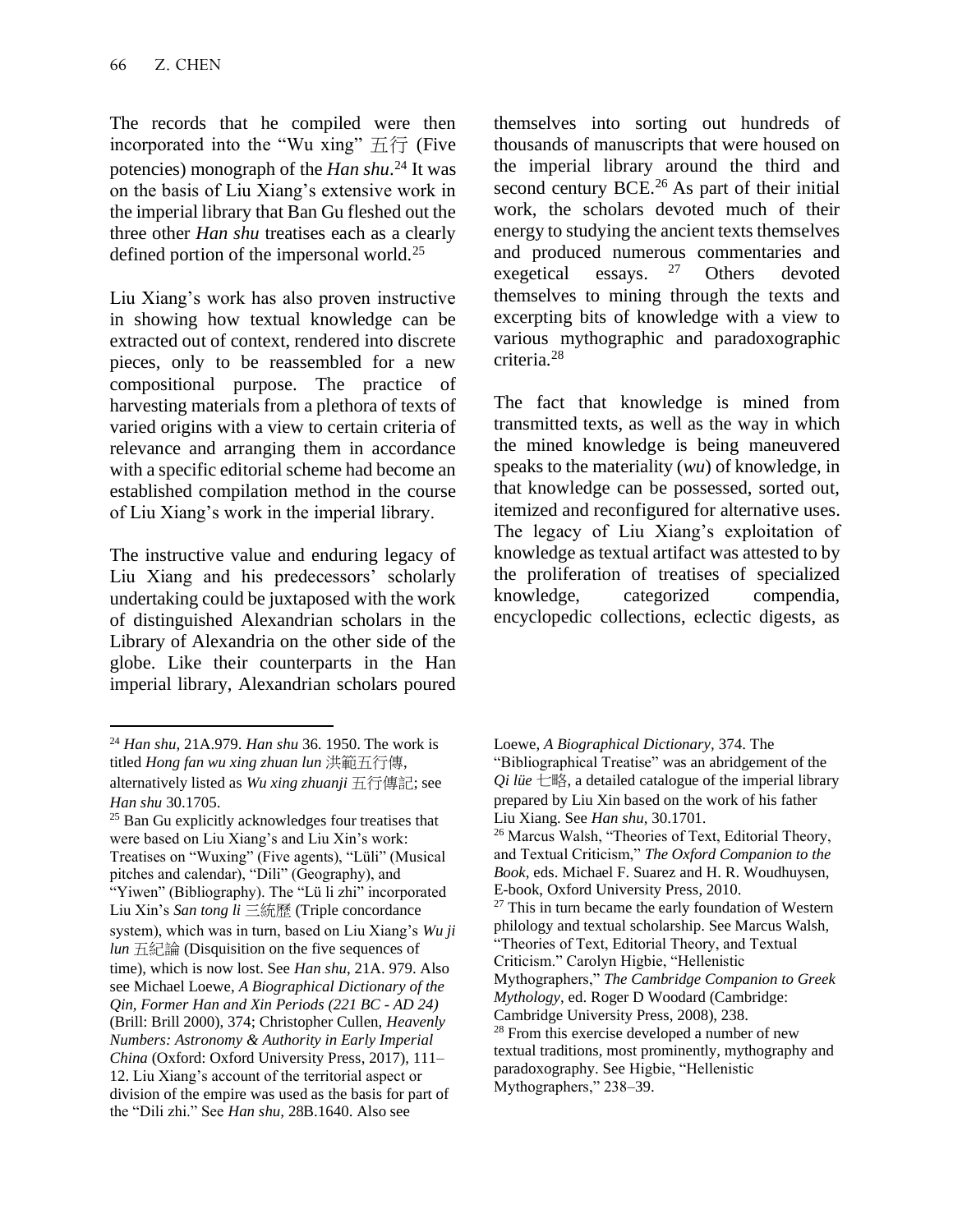well as *leishu* 類 書 (literally "classified compilation") in the early medieval period.<sup>29</sup>

#### **4.** *Wu* **in the Early Medieval Period**

The collapse of the Han empire in 220 CE not only marked the end of political unification but also declared the finale of a cultural epoch illustrious under the auspices of the empire. The early medieval period was a period where cultural legacy had become diffuse and multiform in the absence of traditionally established and recognized authorities for texts. Even while the Han empire remained a remembrance and an enduring cultural aspiration, without an overarching empire poised to unify the entire world in a single entity the knowledge once fixed in place was then turned loose. Both *bowu* and *gewu* underwent subtle but meaningful changes after the fall of Han.

#### **a)** *Bowu***: From an "Unimpeded Intellect" to "Pan-physical Knowledge"**

The most immediate attestation of the semantic shift of the term *bowu* is Zhang Hua's (232–300) *Bowu zhi* 博物志 "A treatise of a broad array of things."<sup>30</sup> It is a compilation of entries of varying length drawn from earlier writings and categorized into different subject headings, ranging from natural phenomena and geographical information to folklore and

anecdotal history.<sup>31</sup> The knowledge conveyed in the compilation is entirely predicated on Zhang Hua's own exhaustive familiarity with the existing texts. The entire compilation also appears firmly tied to the material realm; Zhang Hua shows no intention or effort to go beyond this concrete world of time and space.

Given its dense association with the material realm, it is easy to assume that the knowledge that Zhang Hua mustered is intended to inform exhaustively on its own and that the term *bowu*  embodied in the title simply refers to an allsweeping familiarity with things and phenomena of this world. But this is not the case. Zhang Hua's vision for his book, though firmly grounded on the material reality, is by no means exclusively confined to it.

In his preface to the "Summary of the geography," the first chapter of the *Bowu zhi*, Zhang Hua explains that he prepared this summary in order to "present what has been omitted [in other texts], sketch out faraway places, lay out the positions and images of mountains and watercourses, as well as that which prognosticate the auspicious and inauspicious [affairs]" 出所不見, 粗言遠方, 陳山川位象, 吉凶有徵. 32

The "positions and images" refer not to physical locations and appearances of concrete geographical items in this context, but to the

<sup>&</sup>lt;sup>29</sup> See "Za" (Miscellaneous) category of the "Bibliographical Treatise" of the *Sui shu* 隋書 (Beijing: Zhonghua shuju, 1973), 34.1006–10. <sup>30</sup> Here I adopt David R. Knechtges' translation of the title. See David R. Knechtges and Taiping Chang, eds., *Ancient and Early Medieval Chinese Literature: A Reference Guide Part One* (Leiden and Boston: Brill, 2010), 50. Zhang Hua himself was closely associated with the term *bowu*; his contemporary did not hesitate to claim, "There is nothing that he did not know" 無物 不知.See Yang Chang's 楊暢 (d. 330) *Jin zhugong zan* 晉諸公贊, cited in Pei Songzhi's commentary on *Sanguozhi,* 22. 653. There are numerous accounts in Zhang Hua's biography in the *Jin shu* demonstrating

Zhang Hua's extraordinary knowledge of things. See *Jin shu* 晉書 (Beijing: Zhonghua shuju, 1974), 36.1068–76.

<sup>31</sup> See Roger Greatrex, "Bowu zhi 博物志," *Early Medieval Chinese Texts: A Bibliographical Guide*, eds. Cynthia L. Chennault et al. (Berkeley: Institute of East Asian Studies, 2015), 32–38. See also Knechtges and Chang, *Ancient and Early Medieval Chinese Literature*, 50–52. Roger Greatrex, *The Bowu Zhi: An Annotated Translation* (Stockholm: Skrifter utgivna av Foringer für Orientaliska Studier, 20, 1987).

<sup>32</sup> See Fan Ning 范寧, ed. and comm., *Bowu zhi jiaozheng* 博物志校證 (Beijing: Zhonghua shuju, 1980), 1.7.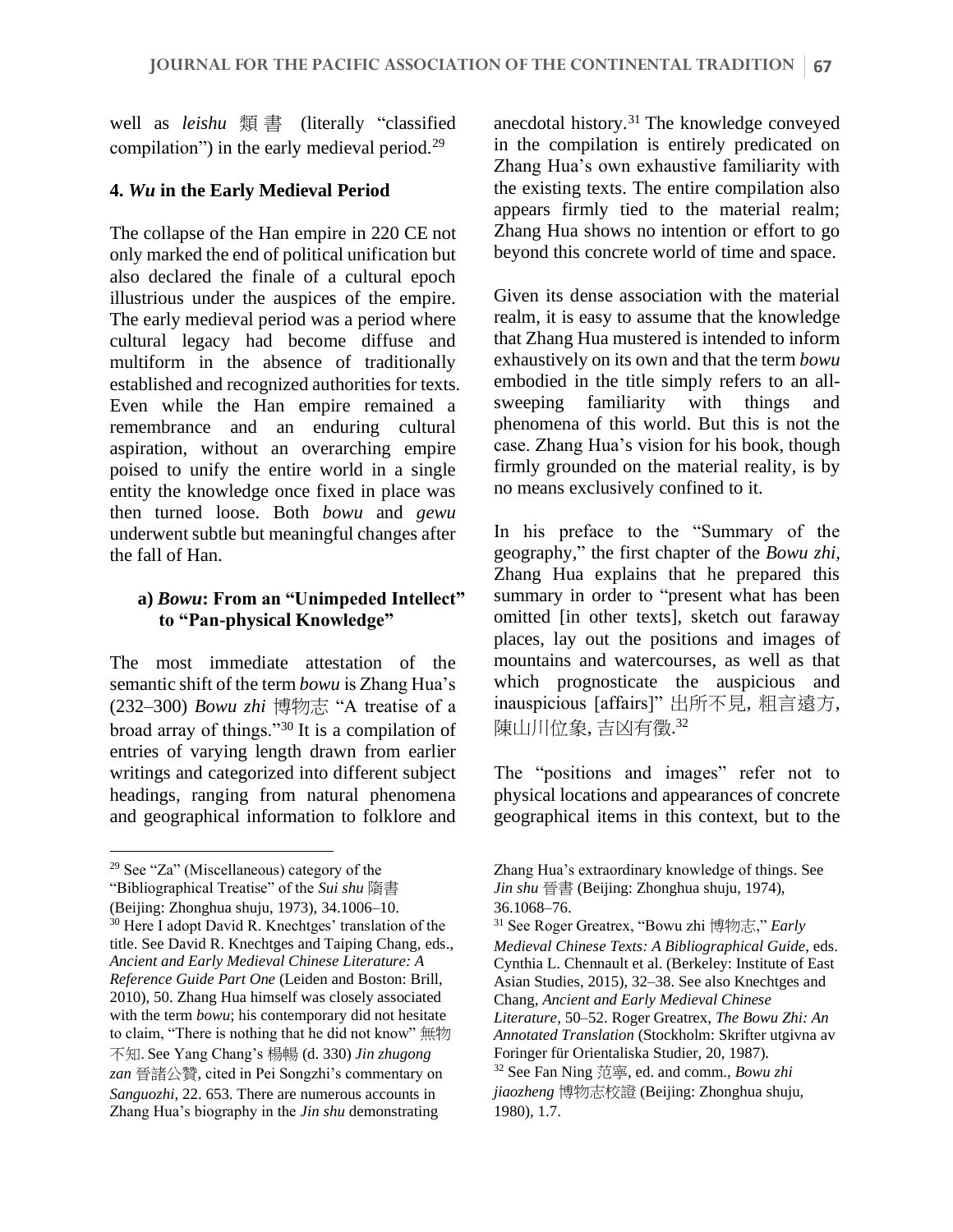"line position" of *Yi jing* hexagrams and the "images" that hexagram represent, two concepts that figure prominently in Wang Bi's  $\pm \overline{\text{m}}$  (226–249) *Yi jing* exegesis.<sup>33</sup> In other words, the "positions and images" consist in inherently designated value judgments derived from the human society imposed on the realm of material reality. By the same token, the physical beings or natural phenomena are conceived as foretokens of "auspicious and inauspicious [affairs]" that took place only in human society.

From this we may infer that Zhang Hua concerned himself not so much with putting knowledge of things on ostensible display, but rather, with tracing out a pre-existing value system with which the multitude of things and phenomena can all be accounted for and thereby subjected to one epistemological system. It is with the prospect of such a holistic command of knowledge that Zhang Hua invites and encourages his prospective readers, whom he addresses as "men of *bowu*," to avail

themselves of his work. He says: "[I hope that] upon reading it, men of *bowu* would find it illuminating [lit. reflect themselves in it/ mirror themselves in it]" 博物之士, 覽而鑒 焉. 34

The term *bowu*, on this account, represents an intellectual aspiration, an incessant pursuit of ascribing various constituents of the physical realm to a morally-charged and valued-loaded cultural "superstructure" of the society. I propose to translate the term *bowu* in this context as "pan-physical [undertaking]," a term that I coined after the term "metaphysical," to reflect the new connotation of the term adopted in early medieval period. <sup>35</sup> The semantic shift of the term *bowu* from the "an unimpeded intellect endowed with the ability to know," primarily associated with sagacious figures of antiquity, to "pan-physical undertaking" that any *bowu* minded men in early medieval China can pursue, is a case of democratization of knowledge.<sup>36</sup>

<sup>33</sup> Wang Bi devoted two entries "Elucidating the images" (Ming xiang 明象) and "Analyzing the [line] positions" (Bian wei 辨位) in his *Zhou yi lüeli* 周易略 例 (General principles of the Zhou yi) to address these two concepts in detail. Wang Bi defines the term *wei*  位 (positions) as "places ranked as either superior or inferior, abodes suitable for the capabilities with which one is endowed" 夫位列贵贱之地, 待才用之宅也. The term *xiang* 象 (images) is understood as the complement to the texts, on which Wang Bi puts "Images are the means to express ideas. Words [i.e. the texts] are the means to explain the images." Richard John Lynn, trans., *The Classic of Changes: A New Translation of the I Ching as Interpreted by Wang Bi* (New York: Columbia University Press, 1998), 31–34. <sup>34</sup> See Fan Ning, ed. and comm., *Bowuzhi*, 1.7 <sup>35</sup> Recently there has been a renewed interest in tracing a vein of an intellectual outlook named *bowu xue* 博物 學 ("pan-physics") among both transmitted and excavated medieval Chinese texts. See for example, Jiang Xiaoyuan 江曉原, "Zhongguo wenhuazhong de bowuxue chuantong" 中國文化中的博物學傳統, *Guangxi minzu daxue xuebao* 6 (2011): 1–4. Yu Xin 余欣, "Zhongguo bowuxue chuantong de chongjian"

中國博物學傳統的重建, *Zhongguo tushu pinglun* 10 (2013): 45–53. For a good discussion about the notion of "bowu" in medieval intellectual history see Yu Xin 余欣, *Zhonggu yixiang* 中古異相 (Shanghai: Shanghai guji chubanshe, 2015), 12–22. In contrast to the scope of metaphysical inquiry, which goes beyond the realm of physical existence of beings, a pan-physical study only concerns itself with the things that are wellsituated in the physical reality, and general show no interest in theorizing the knowledge they gathered. This phenomenon perhaps could be related to what Howard Goodman terms as "the emergence of Chinese polymaths." See Howard L. Goodman, "Chinese Polymaths, 100–300 AD: The Tung-kuan, Taoist Dissent, and Technical Skills," *Asia Major* 18.1 (2005): 101–74.

<sup>36</sup> The term *bowu* as a synonym for "knowledgeable" or "well-learned" was almost promiscuously applied to character appraisals in the biographical accounts of learned figures of the time. Ban Gu 班固 nominated six such "worthy gentlemen with pan-physical knowledge" in the *Han shu,* Meng Ke 孟軻, Sun Kuang 孫況, Dong Zhongshu 董仲舒, Sima Qian 司馬 遷, Liu Xiang 劉向, and Yang Xiong 揚雄. See *Han shu*, 36.1972. In addition, Ban Gu uses the term *bowu*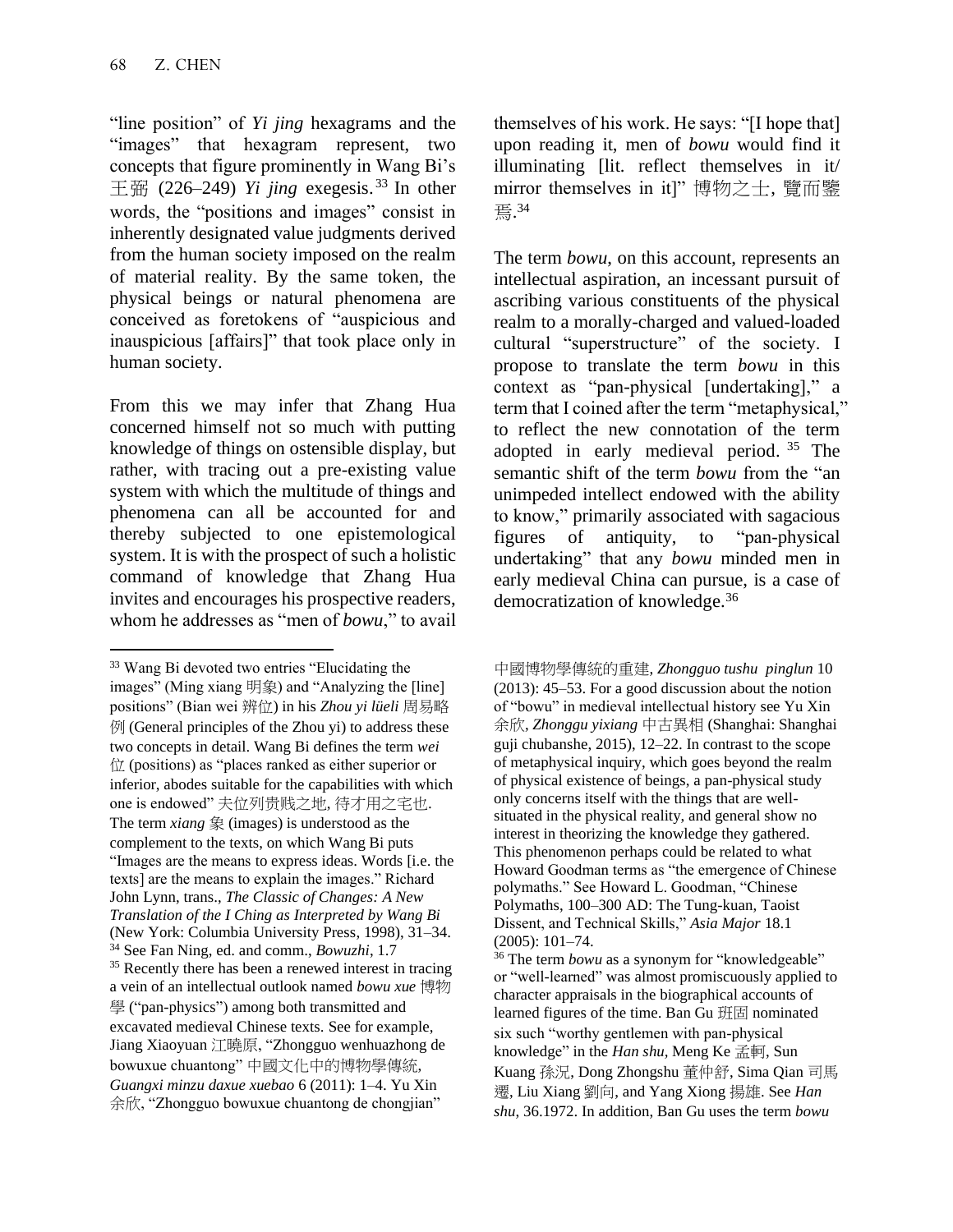## **b.)** *Gewu***: From "Coming in Contact with the External World" to "Applying Values on Things"**

While the aspiration of *bowu* takes root in the material reality of early medieval period, it promises of "pan-physical" command of knowledge in general. The intellectual exercise of *gewu* now provides a means to express one's identity in terms of distinction and hierarchy in early medieval period.

In criticizing the excessive rigidity of the contemporary sumptuary codes, He Qia 和洽 (fl. 190) argued, "For the grand vessel of all under heaven, in assuming his position he does it in consideration with others. It is not advisable to indiscriminately apply the principle of moderation and temperateness. When the principle of moderation and austerity is carried out to an excessive degree, one may still habituate himself to it. But if he uses it to check and rule other things, then his loss might be considerable" 天下大器, 在位與 人, 不可以一節儉也. 儉素過中, 自以處身則 可, 以此節格物, 所失或多. 37

Here *gewu* and *chushen* form a clear antithetical pair. Within this antithesis the verb *chu* 處 (locate/ position) is carried out reflexively, toward the self 身 (*shen*); the verb *ge* 格 (approach/ come into contact) is applied to everything apart from oneself, that is, the exterior world/ phenomena (*wu*). The term *chushen* can be taken as "habituate/ orientate

oneself" vis-à-vis the outside world. As a complement, the term *gewu* refers to "come into contact/come to terms with the exterior realm" vis-à-vis oneself.<sup>38</sup>

# **Although the World Quickly Changes Form**  Although the world quickly changes form Like shapes of clouds, all perfected things come home to the primeval old. God of the lyre, your ancient song soars (despite change and what is gone) greater and freer. Our suffering is never understood, nor is love learned, and what leads death to drop the gate on us lies unrevealed. Only a song over meadow and wood hallows and celebrates.\* *Sonnets to Orpheus*  Part I, XIX Rainer Maria Rilke\*

This point is well illustrated in the following two occurrences of the term *gewu.* Bing Yuan 邴原 (d. 217) is described as "adamant and unyielding by nature who approached things with elevated criticism" 性剛直, 清議以格 物; <sup>39</sup> Lu Wan 陸玩 (278–342) is characterized

two times respectively in *Han shu*, 62.2738; 2903. References and allusions to the *bowu* quality became numerous in character appraisals in the biographical accounts in the *Hou Han shu*, and further proliferated in the *Liang shu* 梁書, *Nan shi* 南史, *Bei shi* 北史, and *Jin shu,* as well as in unofficial historical writings. <sup>37</sup> *Sanguo zhi*, 23.655.

<sup>38</sup> See *Zizhi tongjian*, 66.2099. Rafe De Crespigny, trans., *To Establish Peace: Being the Chronicle of Later Han for the Years 189 to 220 AD as Recorded in Chapters 59 to 69 of the Zizhi tongjian of Sima Guang,* 

Vol. Two (Canberra: Australian National University, 1996), 408.

<sup>\*</sup>Rainer Maria Rilke, *Sonnets to Orpheus*, trans. by Willis Barnstone (Boston and London: Shambhala, 2004), 139.

<sup>39</sup> The term *qingyi* 清議 (elevated criticism; literally "pure criticism") refers to the intellectual exercise of passing judgment on subjects of contemporary relevance. The passage is cited in Pei Songzhi's commentary on the *Sanguo zhi*, 11.354. Also see Liu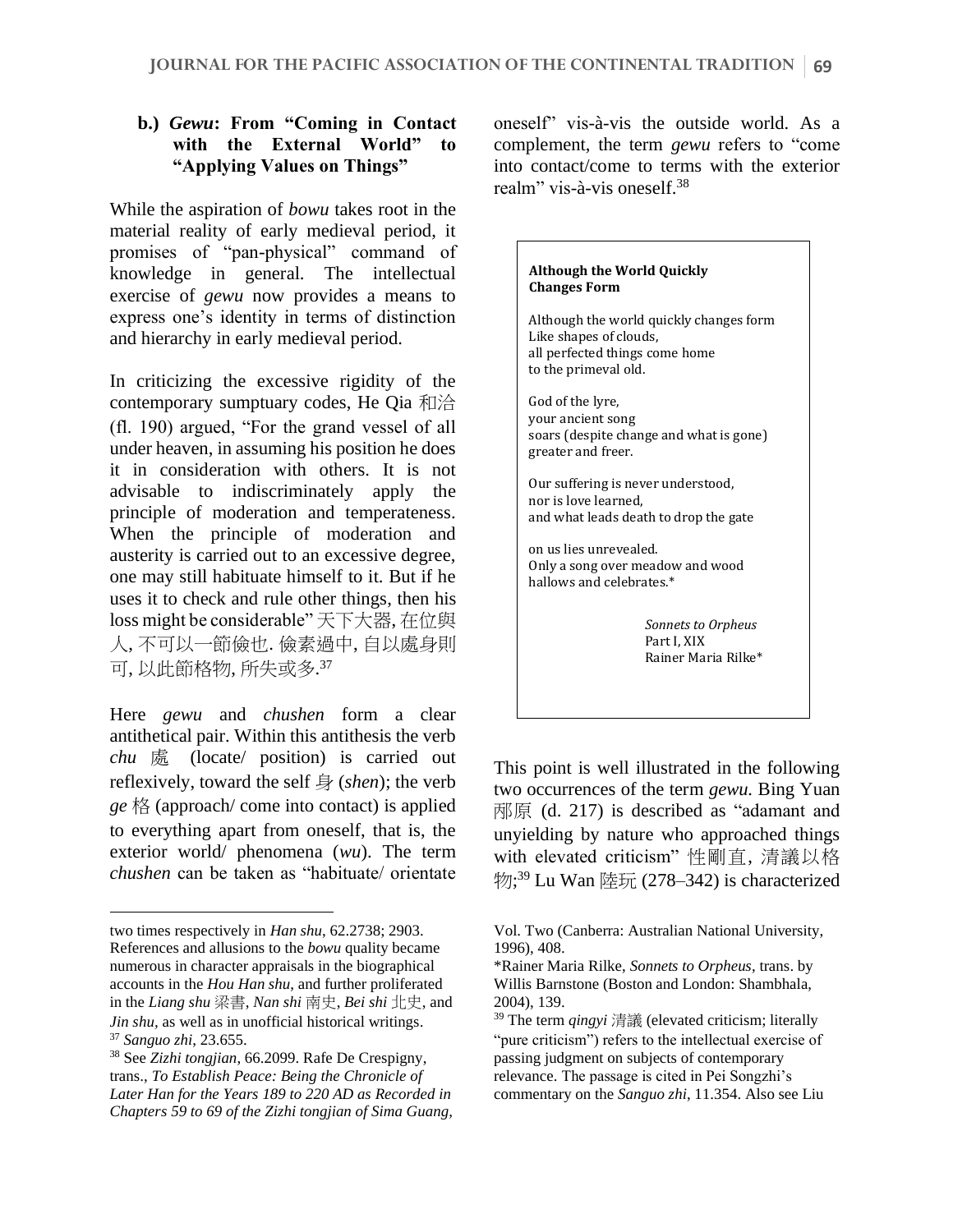as someone "with capacious and refined intelligence, who refrained from approaching things from the perspective of fame and position" 性通雅, 不以名位格物. <sup>40</sup> In both cases, the idiosyncratic way that one approaches the exterior world is in compliance with his respective dispositions and is in proportion to his intellectual aptitude.

The connotation of the word *ge* in *gewu* could perhaps be further specified by the term *geyi*  格義, referring to a method of translation and exegesis seeking to introduce and interpret Buddhist concepts by drawing from existing indigenous Chinese thoughts.<sup>41</sup> Accordingly, the *ge* of *geyi* can be teased out so as to mean "to approach the meaning [target] concepts, *yi*, with the existing frame of reference." This method was a product of close interaction between Buddhist and Daoist thought during the incipiency of Buddhism in China in the early medieval period.

By the late medieval period, the term *gewu* was further qualified, with a special emphasis on the "propriety" in one's engagement with the exterior world. This new development most likely accounts for *zheng* 正 (rectify) as one of the established glosses for the word *ge* (correct) itself. <sup>42</sup> *Gewu* with this nuance refers to properly engaging with the exterior world in a socially sanctified manner, rather than "in whichever way one sees fit," as shown in earlier examples.

This semantic shift is evident in the following edict issued by Emperor Wenzong of Tang (r. 827–840), where he speaks apologetically of his deeply troubled reign. It reads: "[I] wish to bring peace and harmony to the populace, and that the era would be without adversity and calamity. But I truly have failed to approach the matter properly (i.e. rule or rectify things), which renders me culpable in the face of heaven." 將欲俗致和平, 時無殃咎. 然誠未 格物, 謫見於天. <sup>43</sup> It is in this sense, *gewu* can be rendered "applying a conceptual grid to the exterior realm" or "bringing the exterior realm to pattern."<sup>44</sup>

# **5. Towards a Closely Correlated Explanatory System**

Both *gewu* and *bowu* are bequests of the Chinese "Axial Age" where the dichotomy between the self and the rest of the existence started to take shape. They represent two separate intellectual endeavors, both of which subject the existing world to introspective review: the former refers to the intellectual capability to acquire extensive knowledge of the exterior realm, and the latter pertains to an engagement with the exterior world according to one's own intellectual inclination, at the same time, in keeping with the social convention.

Each of these two terms underwent subtle but meaningful changes since the fall of Han. The reference of *bowu* shifts from an abstract sagacious outlook that encompasses the

Zhili 劉治立, ed. and comm., *Fuzi pingzhu* 傅子評註 (Tianjin: Tianjin guji chubanshe, 2010), 193–94. <sup>40</sup> *Jin shu*, 77.2026.

<sup>41</sup> See Robert E. Buswell, Jr. and Donald S. Lopez, Jr., eds., *The Princeton Dictionary of Buddhism*  (Princeton: Princeton University Press, 2013), 319.

<sup>&</sup>lt;sup>42</sup> This semantic shift derives from *zheng*  $E$  a wellattested gloss for the word *ge*. The word *ge* in the sense of *zheng* is well attested in early texts. For example, see *Mengzi zhushu* 孟子注疏, *Shisanjing zhushu,* 

<sup>4</sup>A/20: "The great man alone can rectify the

impropriety in the lord's heart" 惟大人為能格君心之

非, where Zhao Qi glosses the word *ge* as *zheng.* 

<sup>43</sup> See *Jiu Tang shu* 舊唐書 (Beijing: Zhonghua shuju, 1975), 17B.568.

<sup>44</sup> Here I adopt Andrew Plaks translation of the term. For Plaks' discussion of the term in the *Li ji*, see Plaks, *Ta Hsüeh and Chung Yung* (Penguin Books, 2003), 110–11. See also Plaks, "Gewu zhizhi," 226–27.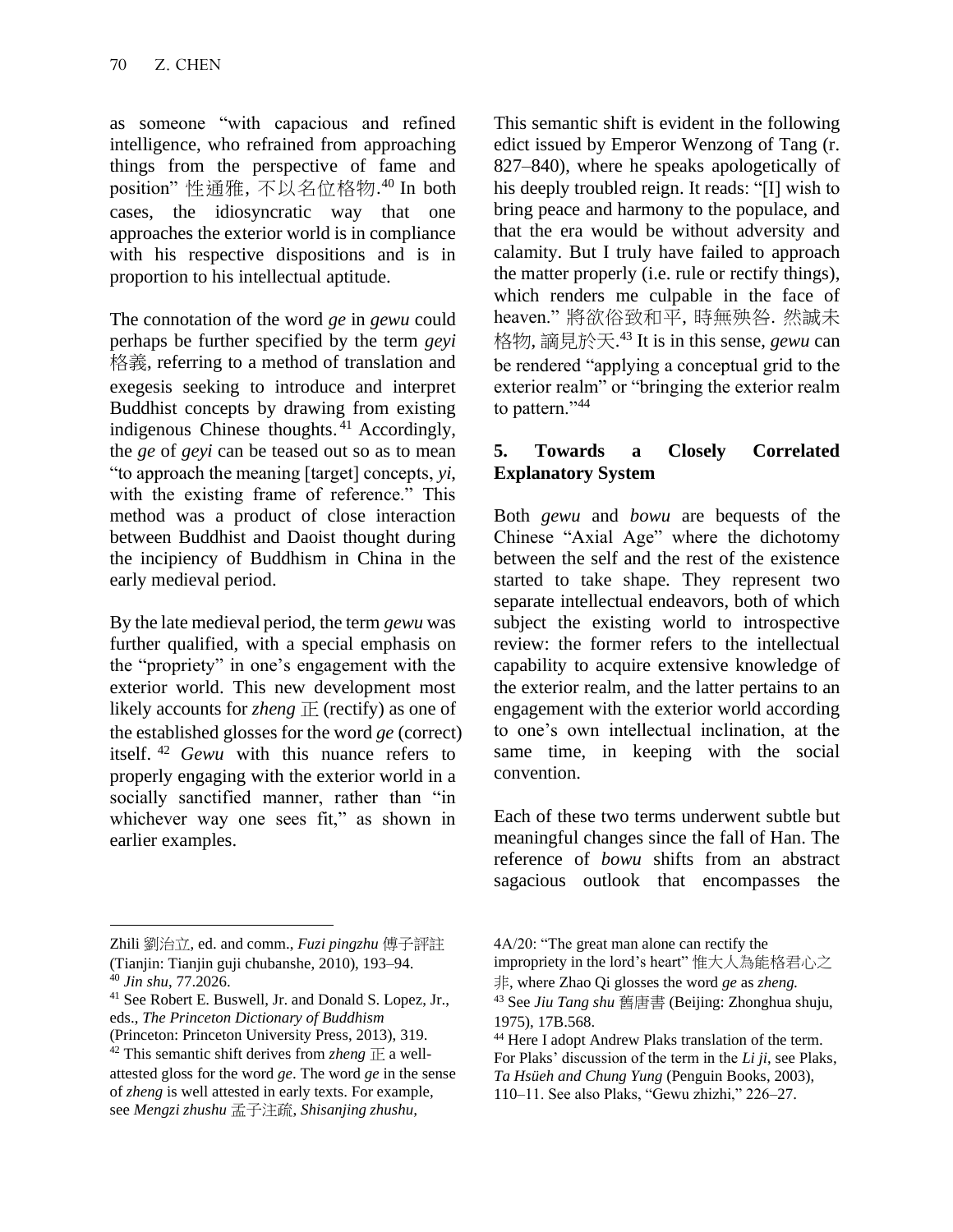totality of the exterior world to an intellectual aspiration for a competent grasp of the world. The term *gewu* gradually narrowed over time and eventually committed itself to designate the application of "the one and only correct" frame of reference to approach the rest of existence.

In the early medieval period, both *bowu* and *gewu,* while taking root in the soil of the material reality of the world, displayed a palpable inclination to become introspectively aware of the existing cultural paradigm, the "superstructure," that is built on the basis of a shared way of reading and interpreting a body of texts. $45$  A coordination between these two intellectual undertakings facilitates a closely knit explanatory system that sorts out and accounts for *wu*, constituents of the material realm below, both in terms of and in accord with the "superstructure" above. The way in which such correlation is established and taken as a given can be attested to in the following two cases.

# **a.) The Case of the "White-Feathered Crow" (***baiwu* 白烏**)**

In the early years of the Jianyuan reign (479–482)…One day he [Fan Yun] was having an audience with Emperor Gao [of Qi], it so happened that someone presented a white-feathered crow to the court. When the emperor asked what kind of auspice it was, [Fan] Yun, who was in a lower status, was the last one to reply. He said, "I have heard the when the sovereign reveres the ancestral temple, a white crow would appear." At that time the ceremony of paying respect to the ancestral temple had just concluded. The emperor said, "What you have said makes good sense. The guiding structure of corresponding resonance has manifested itself in this."<sup>46</sup>

齊建元初…時進見齊高帝, 值有獻白烏 者, 帝問此爲何瑞? 雲位卑, 最後答曰: "臣聞王者敬宗廟, 則白烏至." 時謁廟始 畢. 帝曰: "卿言是也. 感應之理, 一至此 乎."

Fan Yun's 范雲 (451–503) offhand answer entails a clear correlation between the appearance of the white-feathered crow, a phenomenon observable in the material reality, and the sovereign's proper behavior, something derived from the cultural superstructure. This "pan-physical" knowledge is first attested in Xue Cong's 薛琮 (d. 243) "Baiwu song" 白烏頌 (A Eulogy for the White-Feathered Crow).

- 粲焉白烏, How candent, the whitefeathered crows;
- 皓體如素. Their gleaming white appearance looks like fine silk.
- 宗廟致敬, Only when the ancestral temple is respectfully attended to,
- 乃胥來顧. Do they present themselves.<sup>47</sup>

The rationale behind the correspondence might have been derived from Xu Shen's 許慎 (40– 121, alt. dates 67–148; 30–124; 58–147) dictionary titled *Shuowen jiezi* 說文解字 , where he refers to *wu* as the "filial bird"

<sup>45</sup> Here I borrowed David Olsen's definition of "textual community," see David R. Olsen, *The World on Paper: The Conceptual and Cognitive Implications of Writing and Reading* (Cambridge: Cambridge University, 1996), 273.

<sup>46</sup> See *Liang shu* 梁書 (Beijing: Zhonghua shuju, 1973), 13.230.

<sup>47</sup> Only a few line of the piece are extant, see *Chuxueji*, 30.733; *Taiping yulan*, 920.26a.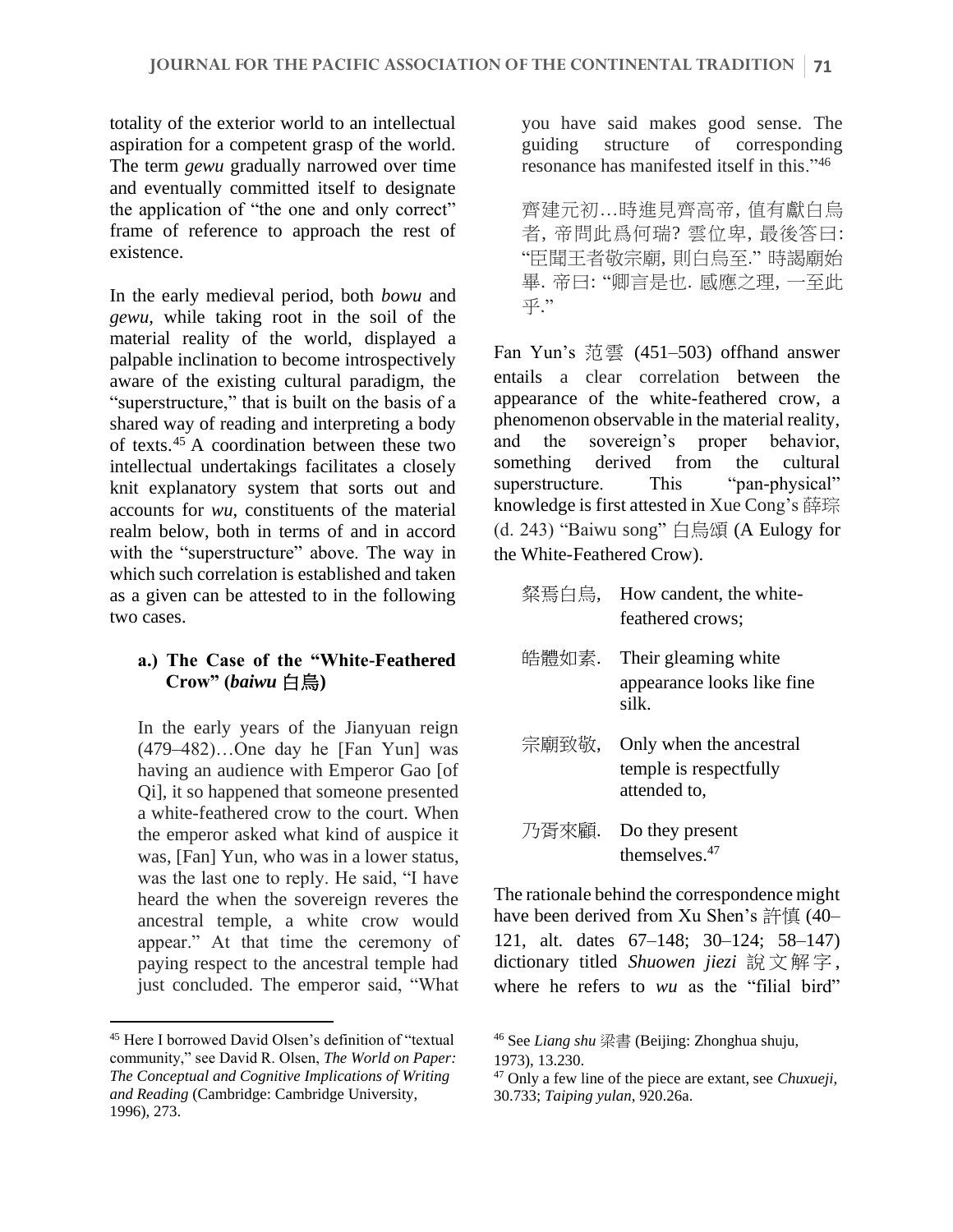(*xiaoniao* 孝鳥)*.* <sup>48</sup> It is filial devotion, a moral quality that on the one hand the crow is endowed with, and on the other hand traditionally put on display via a wellmaintained ancestral temple, that serves as the nexus between the bird and the ancestral temple.

But it seems that the filial devotion with which the crow is bestowed might have been misconstrued in the first place. Zhang Yongyan 張永言 speculates that the seemingly nonsensical "filial" gloss could have been derived from its synonym, *ci* 茲 / 慈 "compassion or compassionate," which in turn might have been confused with  $zi \, \xi \xi$  "dark, black" due to the similarity between the two graphs.<sup>49</sup> Thus, in the cultural discourse, the crow loses its primary physical attribute and adopts a human moral attribute that came to be associated with it only by the stroke of a character.

The earliest extant mention of the whitefeathered crow is in a story excerpted from a pre-Han collection of the lore of Prince Dan of Yan. <sup>50</sup> In the story, the Lord of Qin was determined to detain Dan at the Qin court as a hostage and said that he would let Dan go only when "crows' heads turn white and horses grow horns" 烏頭白, 馬生角. Upon hearing this, Dan heaved a heavy sigh in despair, and at that point we are told, "the crow immediately turned white and the horse grew horns" 烏即頭白, 馬即生角. Thus, Dan was freed.

It has been observed that anomalous creatures were cast on Shang and Zhou bronze vessels used in ceremonies to "represent nature spirits summoned or invoked" during the ceremonies.<sup>51</sup> It was with the same underlying rationale that the story indicates the presence of an overarching divine power through "white-headed crows" and "horses-turnedunicorns." Given such indicative power of the anomalous creatures, it is only natural that their presence would be regarded as auspicious. Records of the white-feathered crow, one of the unmistakable auspicious omens, at times appear in Han texts, though no specific correlation was attributed to it at this point.<sup>52</sup>

We may surmise that at some point between the second and third centuries, the knowledge about the auspicious portent of the whitefeathered crow converges with the misplaced belief that crows are filially devoted. Thus, the correlation the white-feathered crow and wellmaintained ancestral temples. It is unlikely that Fan Yun and his contemporaries would be aware of, or, indeed, would have been interested in any part of this line of reasoning. What was expected of a learned scholar of the time was to know how a given phenomenon is to be related to the cultural superstructure and to be interpreted accordingly. As far as the white-feathered crow is concerned, Fan Yun's offhand reply hit the right mark in confirming that 1) it is an auspicious omen verifying that ancestral temples are well-tended, and thus 2) the filial devotion of the ruling house is in

<sup>48</sup> See Duan Yucai 段玉裁, ed. and comm., *Shuowen jiezi zhu* 說文解字注 (1981; rpt. Shanghai: Shanghai guji, 2014), 4A.56a.

<sup>49</sup> See Zhang Yongyan 張永言, "Guanyu ci de 'neibu xingshi'" 關於詞的內部形式, *Yuyan yanjiu* (1981): 9– 14; 82.

<sup>50</sup> See *Yan Danzi* 燕丹子 cited in *Taiping yulan* 太平 御覽 (1935; rpt. Beijing: Zhonghua shuju, 1959), 896.8a.

<sup>51</sup> For a detailed discussion of the iconography of auspicious omens, refer to Tiziana Lippiello, *Auspicious Omens and Miracles in Ancient China: Han, Three Kingdoms, and Six Dynasties* (Sankt Augustin: Monumenta Serica Institute, 2001), 66–85. <sup>52</sup> Records of the white-feathered crow as one of a variety of auspicious tokens at times appear in Han texts See *Han shu*, *Dongguan Han ji* 東觀漢紀, *Shang shu zhonghou* 尚書中侯, and *Xiao jing yuan shenqi* 孝 經援神契.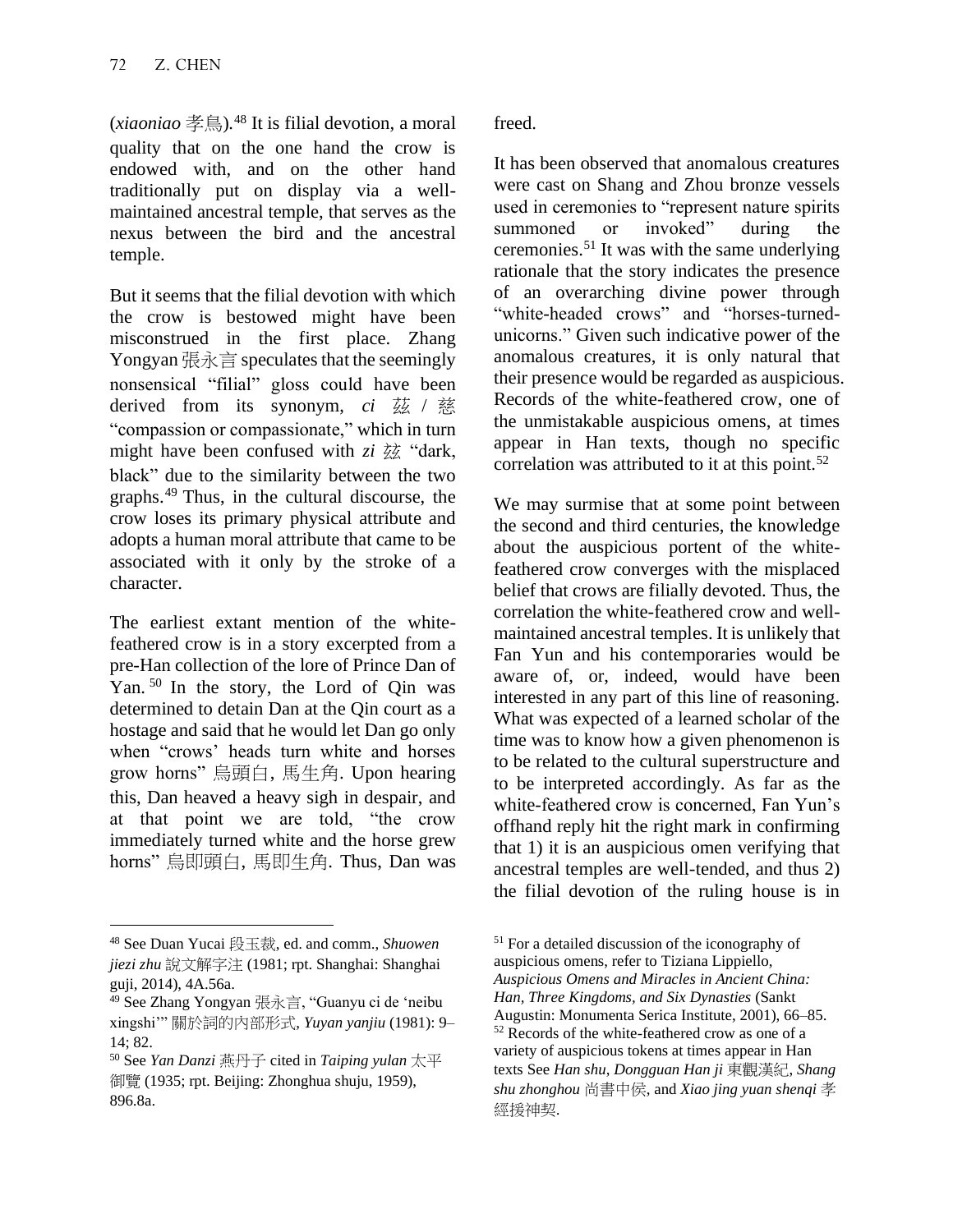proper public display.

The entire chain of correlation between observable phenomenon (white-feathered crow) and moral ideal (filial devotion) and prescribed public performance (showing deference to the ancestral temple), both derived from the same cultural superstructure, forms a self-contained explanatory system. Any inquiries concerning the phenomenon itself would be redirected to the supernatural level of the correlation, and thus firmly locked within the explanatory system. Thus once established, the correlation is there to last.<sup>53</sup>

## **b.) The Case of "the White-Forehead" (***baiti* 白題**)**

When envoys from Baiti 白題 and Huaguo 滑 國 came to pay homage to the Liang court in 526, Pei Ziye 裴子野 (469–530) was the only one at the court who was able to trace the names in historical sources.<sup>54</sup> Pei was praised for being well-informed (*boshi* 博識) and was subsequently commissioned to compile the *Fangguo shi tu* 方國使圖 (Portraits of envoys from states of the four quarters).<sup>55</sup> Pei Ziye's identifications of Baiti and Huaguo, however, simply fail to be informative according to our modern mind. With regard to the former, he cites the *Han shu* recording that Guan Ying, a Western Han general, once decapitated a Baiti general; as for the latter, all he had to offer was that the Hua people submitted to the Han court and joined forces with the Han army led by Marquis of Dingyuan against the Xiongnu king in that region in  $126^{56}$ 

This anecdote resonates with a story about Confucius intended to show Confucius' intellectual prowess. During Confucius' sojourn in Chen, the Lord of Chen sent an envoy to inquire from him about an ancient arrow that he came across. With great confidence, Confucius identified it as the arrow that was presented by the Sushen 肅慎 Clan as a tributary gift when King Wu of Shang conquered the Shang, which the envoy later verified in a written document.<sup>57</sup>

Both Confucius and Pei Ziye seem to have managed to impress people with their broad knowledge using as little knowledge as possible. Pei Ziye pulled it off by citing a few lines from historical texts. The information

<sup>53</sup> In this case, we note that Fan Yun's pronouncement was first reiterated in the "Furui zhi" 符瑞志 of the *Song shu*. See *Song shu*, 29.841. Then in 791, Linghu Chu 令狐楚 (766–837) submitted a congratulatory petition to the throne where he cites the auspicious correspondence between the white-feathered crow and the imperial temple. See *Quan Tang wen* 全唐文 (Beijing: Zhonghua shuju, 1982), 539.15a–b. As late as the fifteenth century, when two white-feathered crows were presented to the Ming court, Xia Yuanji 夏原吉 (1366–1430), a court official, composed "Ruiying bai wu" 瑞應白烏 (The auspicious correspondence of the white-feathered crow) revoking the long-established correlation tradition. See *Xia Yuanji ji* 夏原吉集, *Siku quanshu*, 1.10a–12a.

<sup>54</sup> *Liang shu*, 30.443; *Nan shi* 南史 (Beijing: Zhonghua shuju, 1975), 33.866. Baiti has been tentatively identified with Betik, roughly located on west bank of the Amu Darya. See Feng Chengjun 馮承鈞, *Xiyu diming* 西域地名 (Beijing: Zhonghua shuju, 1982),

<sup>14–15.</sup> Huaguo has been conventionally identified with Hephthalites (alt. Ephthalites), also known as Yeda 嘛 哒. See for example Enoki, K. "The Liang shih-kungt'u on the origin and migration of the Hua or Ephthalites," 7:1–2 (1970) *Journal of the Oriental Society of Australia*: 37–45. See also Feng Chengjun, *Xiyu diming*, 26.

<sup>55</sup> *Liang shu*, 30.443; *Nan shi*, 33.866.

<sup>56</sup> Pei Ziye probably mistook Ban Yong 班勇 (d. 127), Ban Chao's 班超 (32–102) son, for Ban Chao, the Marquis of Dingyuan. It was Ban Yong who led the surrendered Turfan troops to attack the Xiongnu king in 126. See *Hou Han shu,* 88.2912.

<sup>57</sup> It is recorded both in the *Guo yu* 國語 and the "Bian wu" 辨物 (Discerning things) chapter of the *Shuo yuan*  說苑. See *Guo yu* 國語 (Shanghai: Jiangsu guji chubanshe, 1978)*,* 5.214–16; Xiang Zonglu 向宗魯, ed. and comm., *Shuo yuan jiaozheng* 說苑校正 (Beijing: Zhonghua shuju, 1987), 18.463–64.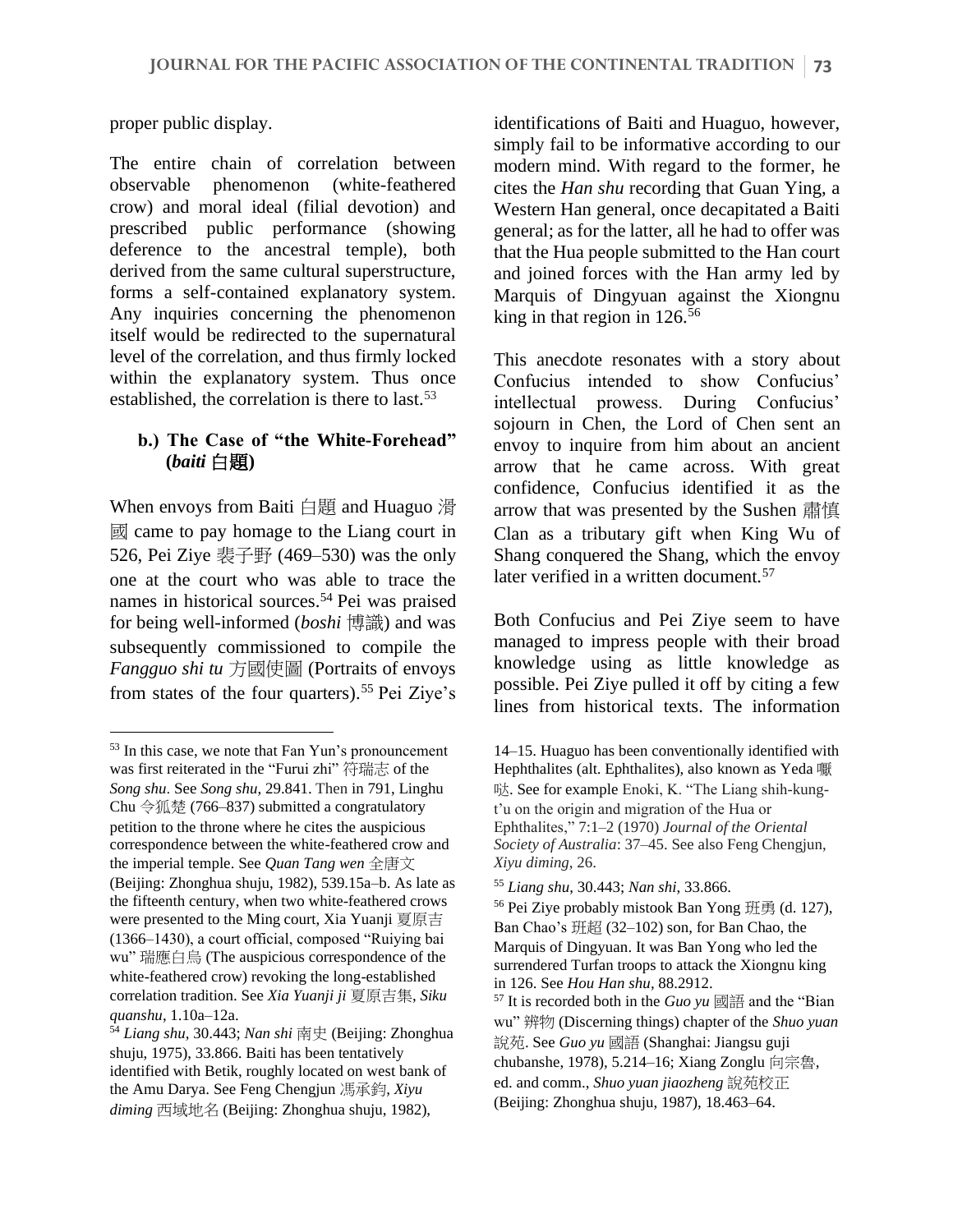about the Sushen people that Confucius provided is limited to their presumed tributary relation with the Zhou court. We are left in the dark about who those non-Chinese people were, where they lived, what language they spoke, or how their society was organized. What these two accounts reveal is that being intellectually capable has less to do with the breadth and depth of one's knowledge about an isolated, mostly unheard of item (*wu*) itself, but was more contingent upon how competently one is able retrieve the correlation between the subject at hand and the value projected from the "superstructure."

In both cases, the relevance of those non-Chinese people lies exclusively in their submission and tributary capacity. In referring to Sushen in the context of King Wu's military triumph over the Shang, Confucius effectively put the Sushen people in a conceptual correlation with that of "foreign domains that swore allegiance and paid tribute to the Zhou court." Likewise, Pei Ziye evoked the cultural memory of the Hua and Baiti people being subjugated by and submitting to the Han court respectively, and thereby referred them back to a reassuringly familiar concept of "tribute bearers" in the superstructure.

Both cases of the "white-feathered crow" and "the white-forehead" illustrate how the coordination between *bowu* and *gewu* worked towards confirming an explanatory system that correlated tangible objects or observable phenomena with cultural ideals, beliefs, morality, or ritual, areas belong to the "superstructure." The explanatory system, governed by the existing superstructure, in turn, encompasses an orderly world below in its comprehensive, structured organization of things and ideas. "Knowing" in early medieval China has never been acquiring "what there is to know about something" in ways that would be deemed sound in rationalist epistemology, but instead entailed approaching the given

subject via a closed-off correlation that is sanctified by the explanatory system. During a period when the cultural legacy had become diffuse and multiform, this freshly conceived explanatory system was a means by which intellectuals of the time anchored themselves to the realm of knowledge.



These two cases also reveal the tenacity of the correlation between the subject and its supernatural implication in a full-fledged explanatory system. The associations between the "white-feathered crow" with the imperial family's filial devotion and the non-Chinese people with the alleged tributary system are both firmly locked into the explanatory system. There was no known attempt to dislodge individual ties from the overall correlation and subject them to critical analysis. As long as the "superstructure" remains unwavering, the correlations would be habitually taken as an intrinsic part of the shared cultural experience and left untouched.

\*\*\*

This last point has a particularly profound bearing on the matter of cultural continuity mentioned in the beginning of this paper. In spite of the political disunity following the fall of the Han empire, the cultural "superstructure" remains stable through the early medieval period owing to an established textual tradition, from which moral ideals, briefs and values, behavioral codes, ritual, and institutional structure can be derived. This superstructure is sustained by an explanatory system that can